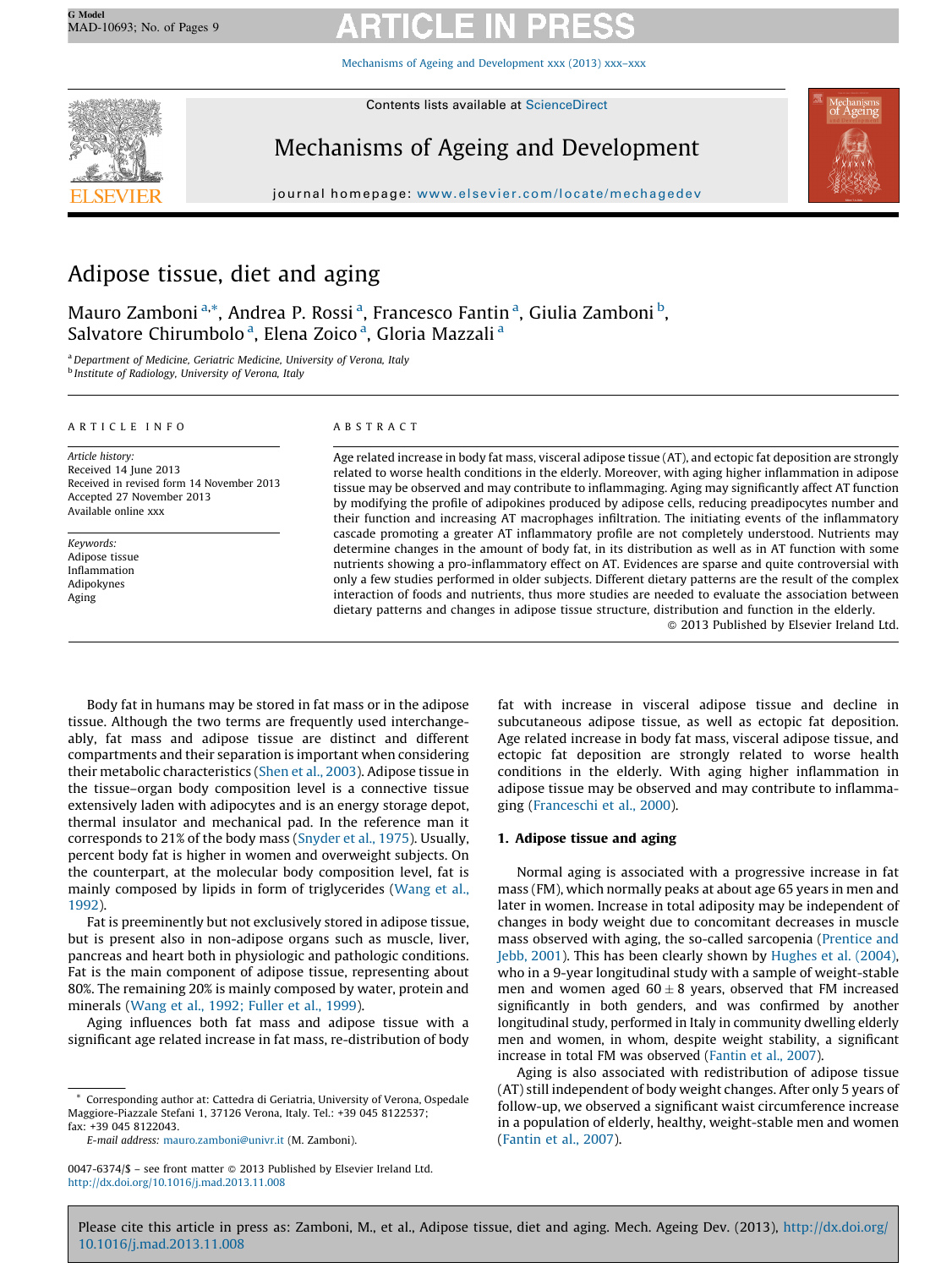2 M. Zamboni et al. / Mechanisms of Ageing and Development xxx (2013) xxx-xxx



Fig. 1. Ectopic fat deposition in elderly obese. Different sites of ectopic fat deposition in elderly obese.

Years ago, age related body fat distribution changes, as assessed by multi-slice computed tomography (CT), have been evaluated by Kotani et al. [\(1994\),](#page--1-0) who observed in a study sample with a wide range of age that intra-abdominal AT volume increased with age, while subcutaneous abdominal AT and in particular subcutaneous AT located in thighs and calves decreased.

Moreover in subjects older than 70 years from the Health ABC study it has been recently shown, using CT at the mid-thigh level, that aging also increases the amount of fat inside and around muscle fibers ([Goodpaster](#page--1-0) et al., 2001); in this study fat infiltration inside muscle was directly related to age and BMI.

Thus, aging is associated with a redistribution of AT: visceral fat increases while subcutaneous fat in other regions of the body (abdomen, and in particular thigh, calves) decreases. Accumulation of intra-abdominal fat even without body weight change seems to persist even in elderly stable-weight men and women.

Actually, several factors besides aging may influence body composition changes (Abbasi et al., 1998; [Baumgartner](#page--1-0) et al., 1996; [Vermeulen](#page--1-0) et al., 1999) such as a decline in physical activity (Abbasi et al., 1998; [Baumgartner](#page--1-0) et al., 1996), hormones [\(Abbasi](#page--1-0) et al., 1998; [Vermeulen](#page--1-0) et al., 1999) and serum albumin ([Baumgartner](#page--1-0) et al., 1996) and thus should be taken into account.

Age related dys-regulation of lipid metabolism in subcutaneous adipocytes could in part explain not only the increases in visceral adiposity but also fat deposition within non-adipose tissues such as the skeletal and cardiac muscle, liver and pancreas (Després and [Lemieux,](#page--1-0) 2006; Rossi et al., 2011) (Fig. 1). Increased fat free acid (FFA) delivery to other organs, especially when combined with defective FFA oxidation, leads to ectopic triglycerides storage in these organs, contributing to lipotoxicity and systemic dysfunction ([Tchkonia](#page--1-0) et al., 2006).

Ectopic fat deposition is one of the most important features of body composition in the elderly (Table 1). It could be increased by concurrence of positive energy balance, obesity and diabetes, and may itself be responsible of relevant clinical consequences.

Muscle fat infiltration, the so called myosteatosis, may be distinguished into two different lipid depots: intermuscular adipose tissue, mainly composed by lipid droplets with interspersed adipocytes, located between muscle fibers, also known as extramyocellular lipids, and intramuscular or intramyocellular lipids located within muscle fibers in form of cytosolic triacylglycerols [\(Gallagher](#page--1-0) et al., 2005; Rossi et al., 2010). Intramuscular and intermuscular lipid content are related with obesity and in particular visceral fat deposition ([Gallagher](#page--1-0) et al., 2005; Korach-André et al., 2005; [Kelley](#page--1-0) et al., 1999). Both depots are increased with age (Ryan and [Nicklas,](#page--1-0) 1999) and are associated with muscle strength decrease and mobility limitation in elderly men and women independently of age, race and obesity [\(Goodpaster](#page--1-0) et al., 2001; [Katsiaras](#page--1-0) et al., 2005).

Although aging itself is related to liver lipid accumulation ([Cree](#page--1-0) et al., [2004\)](#page--1-0), obesity and especially visceral fat, more than aging, are the strongest predictors of liver fat accumulation ([Jakobsen](#page--1-0) et al., 2007; Rossi et al., 2011; [Machann](#page--1-0) et al., 2005).

In the last decade, pancreas fat accumulation raised attention as ectopic fat depot involved in the development of type 2 diabetes (Lee et al., 1994; [Nolan](#page--1-0) et al., 2006). Age related increase in fat deposition inside the pancreas has been observed by [Saisho](#page--1-0) et al. [\(2007\)](#page--1-0) who performed pancreas computed tomography in 2000 subjects with a wide range of age and showed that over 60 years of age, both total and parenchymal pancreas volumes gradually decline, whereas fat volume in pancreas increases linearly with age in both genders: they [\(Saisho](#page--1-0) et al., 2007) also observed in the same subjects that obesity, in particular visceral obesity, determined an increase in both pancreas volume and fat deposition.

Interest has been also focused on fat depots in and around the heart, namely intra-myocardial and epicardial fat respectively. Intra-myocardial fat has important health consequences because associated with left ventricular thickness and heart failure ([Szczepaniak](#page--1-0) et al., 1999; Sharma et al., 2004). Epicardial AT, located between myocardium and pericardium, is reported to be strongly associated with abdominal adiposity and from an anatomical point of view is considered visceral fat inside the thoracic region. In human studies, epicardial fat is positively associated with left ventricular hypertrophy and may be associated with coronary artery disease. Age related increase in epicardial fat independently of obesity has been observed in some [\(Silaghi](#page--1-0) et al., [2008](#page--1-0)) but not all studies [\(Iacobellis](#page--1-0) et al., 2003a,b). An increase in intra-myocardial fat with aging, independently of obesity, has been suggested ([Silaghi](#page--1-0) et al., 2008).

Even the amount of fat in the renal sinus gradually increases with age. In lean subjects fat is the largest single constituent of the

#### Table 1

Ectopic fat depots: effects of obesity, visceral obesity and aging.

|                                | Obesity           | Visceral obesity       | Aging                             |
|--------------------------------|-------------------|------------------------|-----------------------------------|
| Intrahepatic adipose tissue    | [Jakobsen 2007]   | ↑↑ [Jakobsen 2007]     | Machann 2005]                     |
| Intrapancreatic adipose tissue | [Saisho 2007]     | ↑↑ [Rossi 2011]        | [Saisho 2007]                     |
| Intramyocardial adipose tissue | [Sharma 2004]     | [Szczepaniak 1999]     | [Szczepaniak 1999]                |
| Epicardial adipose tissue      | [Iacobellis 2003] | [Iacobellis 2003]      | 11 [Silaghi 2008 Iacobellis 2003] |
| Intramuscular adipose tissue   | ↑↑ [Kelley 1999]  | [Korach-André 2005]    | ↑↑ [Kelley 1999]                  |
| Intermuscular adipose tissue   | Gallagher 2005]   | [Gallagher 2005]       | ↑↑ [Ryan 1999]                    |
| Renal sinus adipose tissue     | [Montani 2004]    | No data available      | Foster 2011]                      |
| Bone marrow adipose tissue     | $=$ [Kugel 2001]  | $=$ [Kugel 2001]       | ↑↑ [Liney 2007]                   |
| Brown adipose tissue           | [Cypess $2009$ ]  | [Gómez-Hernández 2012] | [ [Cypess 2009]                   |

Please cite this article in press as: Zamboni, M., et al., Adipose tissue, diet and aging. Mech. Ageing Dev. (2013), [http://dx.doi.org/](http://dx.doi.org/10.1016/j.mad.2013.11.008) [10.1016/j.mad.2013.11.008](http://dx.doi.org/10.1016/j.mad.2013.11.008)